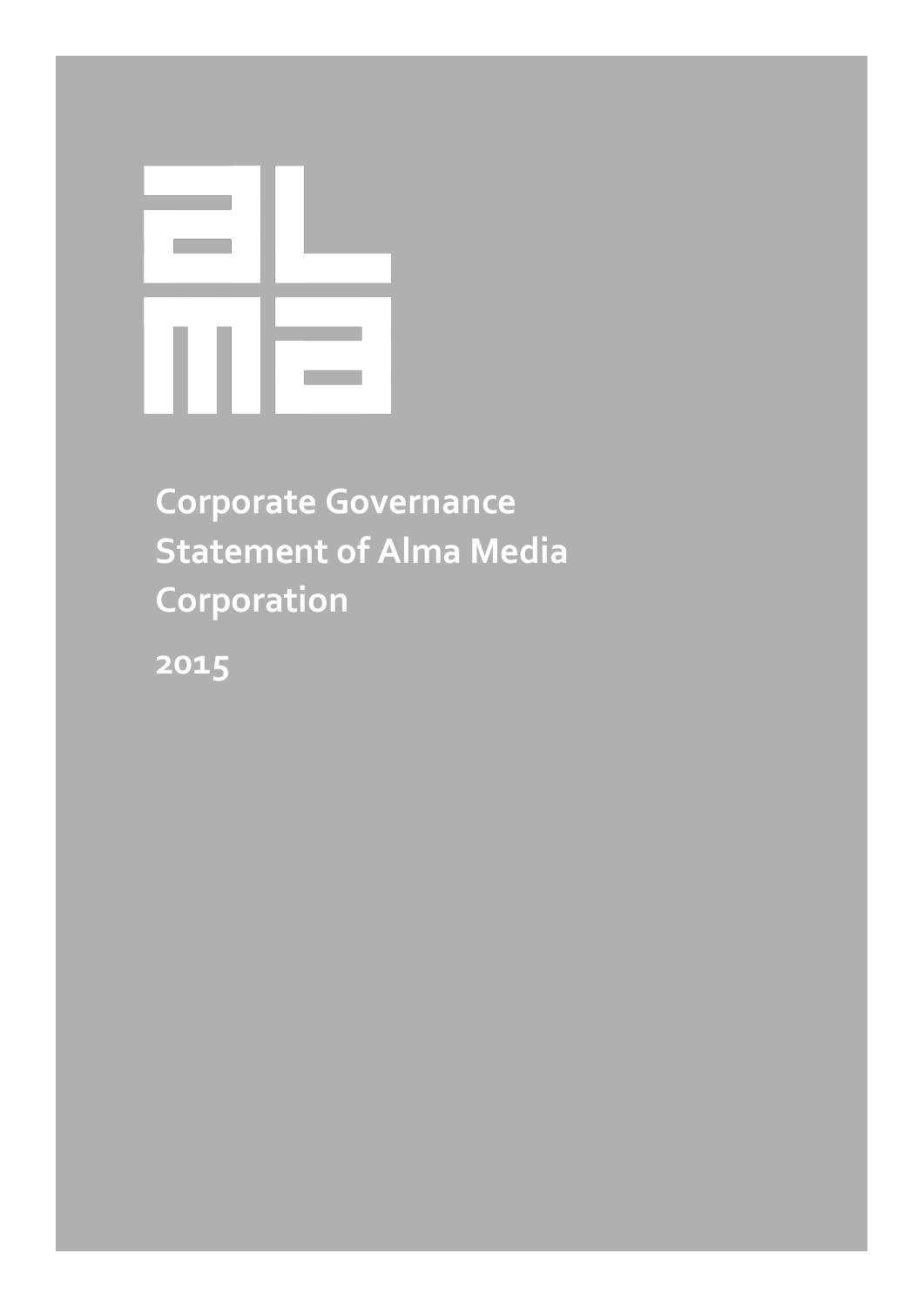

# Corporate Governance Statement of Alma Media<br>Corporation

### Contents

| President & CEO and Group Executive Team of Alma Media Corporation 12   |
|-------------------------------------------------------------------------|
|                                                                         |
| Internal control and risk management systems in financial reporting  13 |
|                                                                         |
|                                                                         |
|                                                                         |
|                                                                         |
|                                                                         |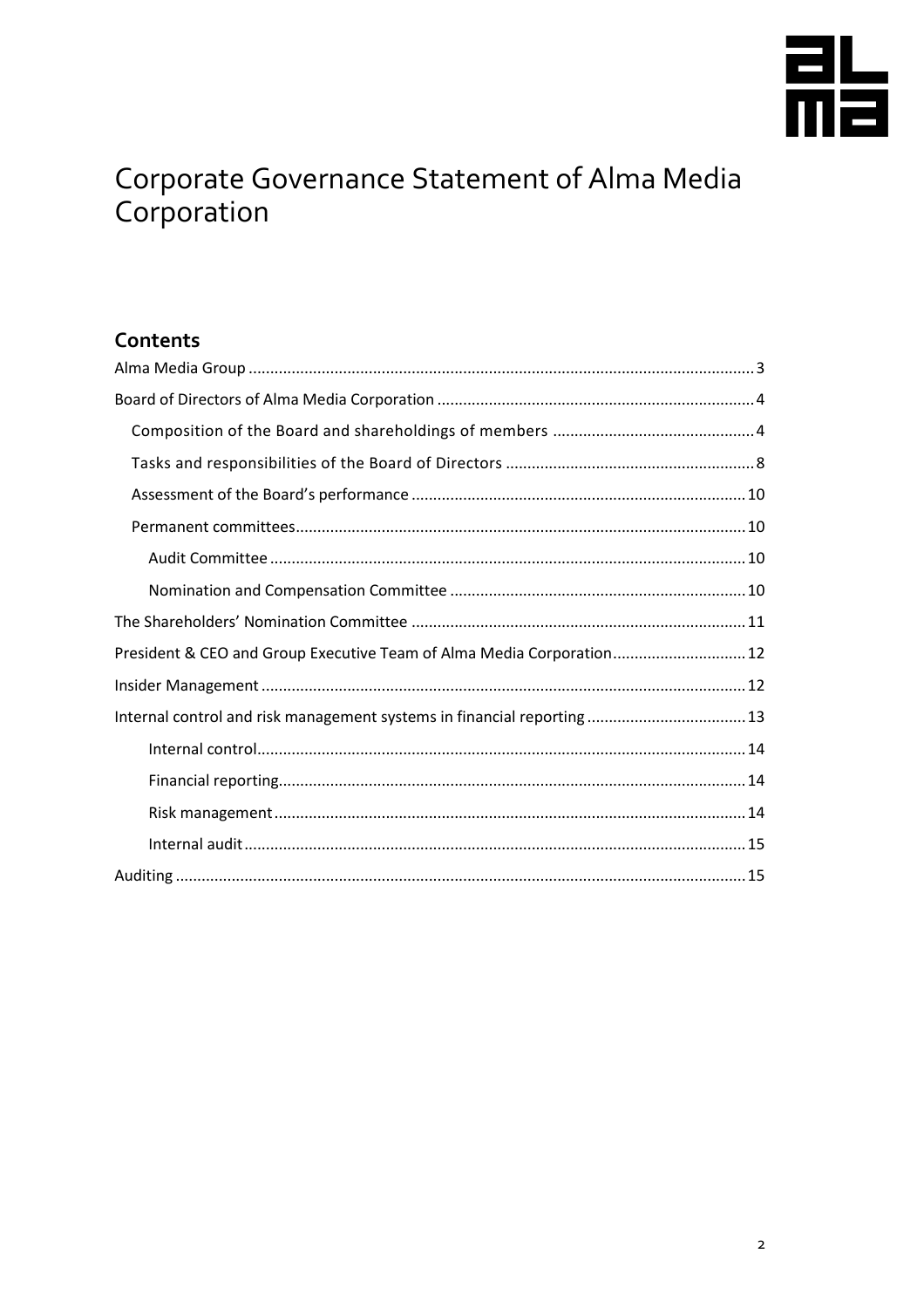

### Corporate Governance Statement of Alma Media Corporation

In 2015, Alma Media Corporation applied the Finnish Corporate Governance Code 2010 for listed companies, issued by the Securities Market Association on 15 June 2010, in its unaltered form. From 1 January 2016, Alma Media has applied the new Finnish Corporate Governance Code 2015 for listed companies. A Corporate Governance Statement required by Recommendation 54 of the Corporate Governance Code is presented as a separate report in connection with the Annual Report. In addition, it is publicly available on Alma Media's website at www.almamedia.fi/en/investors/governance/corporate-governance-statement/.

The Audit Committee of Alma Media Corporation's Board of Directors has reviewed the Corporate Governance Statement. The statement will not be updated during the financial period, but up-to-date information on its sections is available on Alma Media's website at www.almamedia.fi/en/investors/governance/corporate-governance-statement/.

The Finnish Corporate Governance Code is downloadable from the website of the Securities Market Association a[t www.cgfinland.fi.](http://www.cgfinland.fi/)

## <span id="page-2-0"></span>Alma Media Group

Responsibility for Alma Media Group's management and operations belongs to the constitutional bodies required by the Limited Liability Companies Act: the General Meeting of shareholders, which elects the members of the Board of Directors; and the President and CEO, who is appointed by the Board of Directors.

The Group's supreme decision-making body is the General Meeting of Shareholders, where shareholders exercise their decision-making power. The Board of Directors is responsible for the company's management and its appropriate organisation. In its capacity as the Group's parent company, Alma Media Corporation is responsible for the Group's management, legal affairs, corporate restructuring, strategic planning, financial administration, human resources and facilities management, financing and internal and external communications.

Alma Media Group has four reporting segments. The Digital Consumer Services segment comprises the classified advertising services unit Marketplaces and the digital services and development unit Alma Diverso. The Financial Media and Business Services segment specialises in the production of financial information as well as providing information and marketing solutions for businesses. The National Consumer Media segment reports the various publishing services of IL-Media. The Regional Media segment is responsible for the publishing of regional newspapers and Alma Media's printing operations. The Alma Diverso unit was discontinued in 2015 and its operations were transferred to other units. Alma Media will adopt a new segment structure in early 2016.

Alma Media completed an exchange offer for Talentum Corporation's shares in accordance with the terms of the exchange offer, and Talentum Corporation became a subsidiary of Alma Media in late 2015.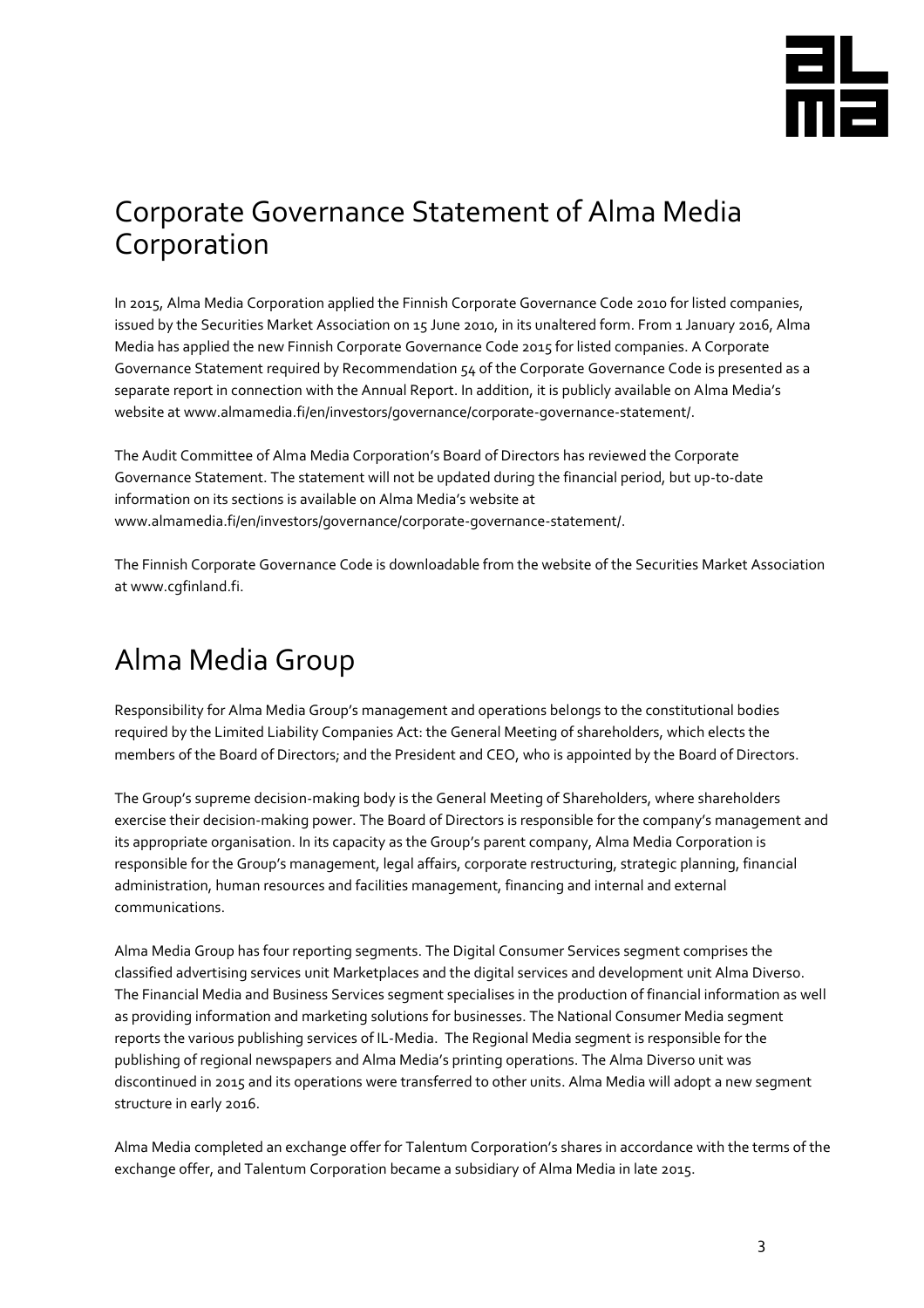

# <span id="page-3-0"></span>Board of Directors of Alma Media Corporation

### <span id="page-3-1"></span>Composition of the Board and shareholdings of members

The ordinary Annual General Meeting 2015 elected the following members to the Board of Directors: Harri Suutari, Petri Niemisvirta, Niklas Herlin, Esa Lager, Perttu Rinta, Erkki Solja and Catharina Stackelberg-Hammarén. The Chairman of the Board of Directors is Harri Suutari and the Deputy Chairman is Petri Niemisvirta.

Read more about the members of the Board of Alma Media Corporation in the tables shown below.

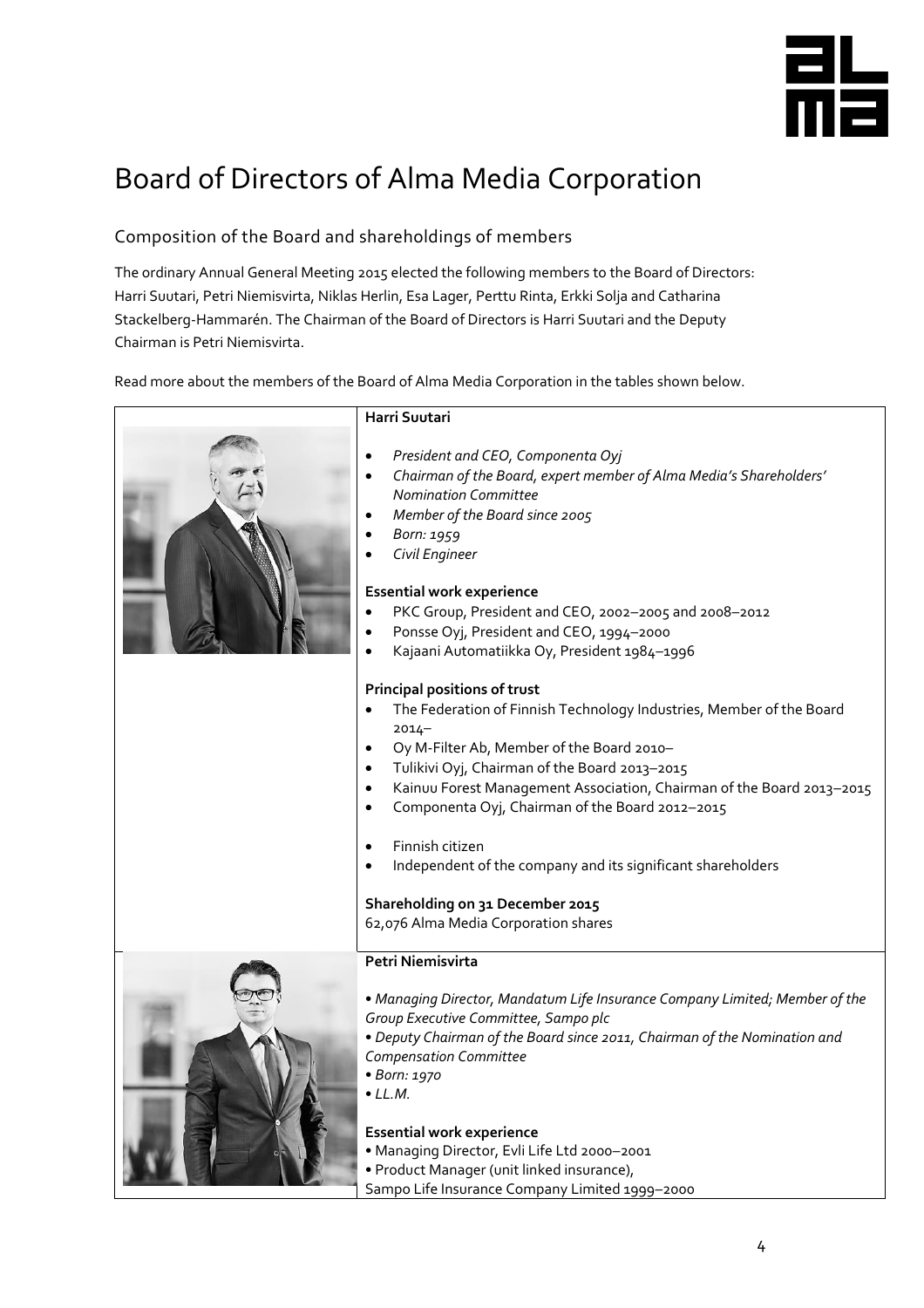

| · Life Insurance Sales Manager, Kaleva Mutual Insurance Company/Sampo Life   |  |
|------------------------------------------------------------------------------|--|
| Insurance Company Limited 1995-1999                                          |  |
|                                                                              |  |
| Principal positions of trust                                                 |  |
| . Kaleva Mutual Insurance Company, Member of the Board 2013-,                |  |
| Chairman of the Board 2014-                                                  |  |
| . Varma Mutual Pension Insurance Company, Member of the Board 2014-          |  |
| • Confederation of Finnish Industries EK, Chairman of Finance and Tax        |  |
| Commission 2011-                                                             |  |
| . BenCo Insurance Holding B.V. (Netherlands), Member of the Board 2009-      |  |
|                                                                              |  |
| • Finnish citizen                                                            |  |
| . Independent of the company and its significant shareholders                |  |
|                                                                              |  |
| Shareholding on 31 December 2015                                             |  |
| 13,995 Alma Media Corporation shares                                         |  |
|                                                                              |  |
| <b>Niklas Herlin</b>                                                         |  |
|                                                                              |  |
|                                                                              |  |
| • Publisher                                                                  |  |
| • Member of the Board since 2013, Member of the Nomination and Compensation  |  |
| Committee, Member of Alma Media's Shareholders' Nomination Committee         |  |
| • Born: 1963                                                                 |  |
| · B.Sc., Bentley College, USA                                                |  |
|                                                                              |  |
| <b>Essential work experience</b>                                             |  |
| · Freelance journalist, columnist, non-fiction writer 2001-                  |  |
| • Editor, News Editor, Kauppalehti 1987-1996, Suomen Kuvalehti 1996-1997,    |  |
| Ilta-Sanomat 1997-2001                                                       |  |
| • Corporate Analyst, Finnish Fund for Industrial Cooperation 1987-1988       |  |
|                                                                              |  |
| Principal positions of trust                                                 |  |
| . Yellow Film & TV Oy, Member of the Board 2015-                             |  |
| . Yellow Film Management Oy, Member of the Board 2015-                       |  |
| · Kehitysvammaisten työllisyyden tukisäätiö (Support Foundation for the      |  |
| Employment of People with Developmental Disabilities), Chairman of the Board |  |
| $2013-$                                                                      |  |
| . Riikka Herlin Foundation, Chairman of the Board 2012-                      |  |
| • Mariatorp Oy, Chairman of the Board 2005-                                  |  |
| . Uusi Suomi, Chairman of the Board 2007-                                    |  |
|                                                                              |  |
| . Publishing company Teos, Chairman of the Board 2003-                       |  |
| • Finnish citizen                                                            |  |
|                                                                              |  |
| • Independent of the company, but not independent of its significant         |  |
| shareholder                                                                  |  |
|                                                                              |  |
| Shareholding on 31 December 2015                                             |  |
| 8,839 Alma Media Corporation shares and 15,700,000 shares via Mariatorp Oy   |  |
|                                                                              |  |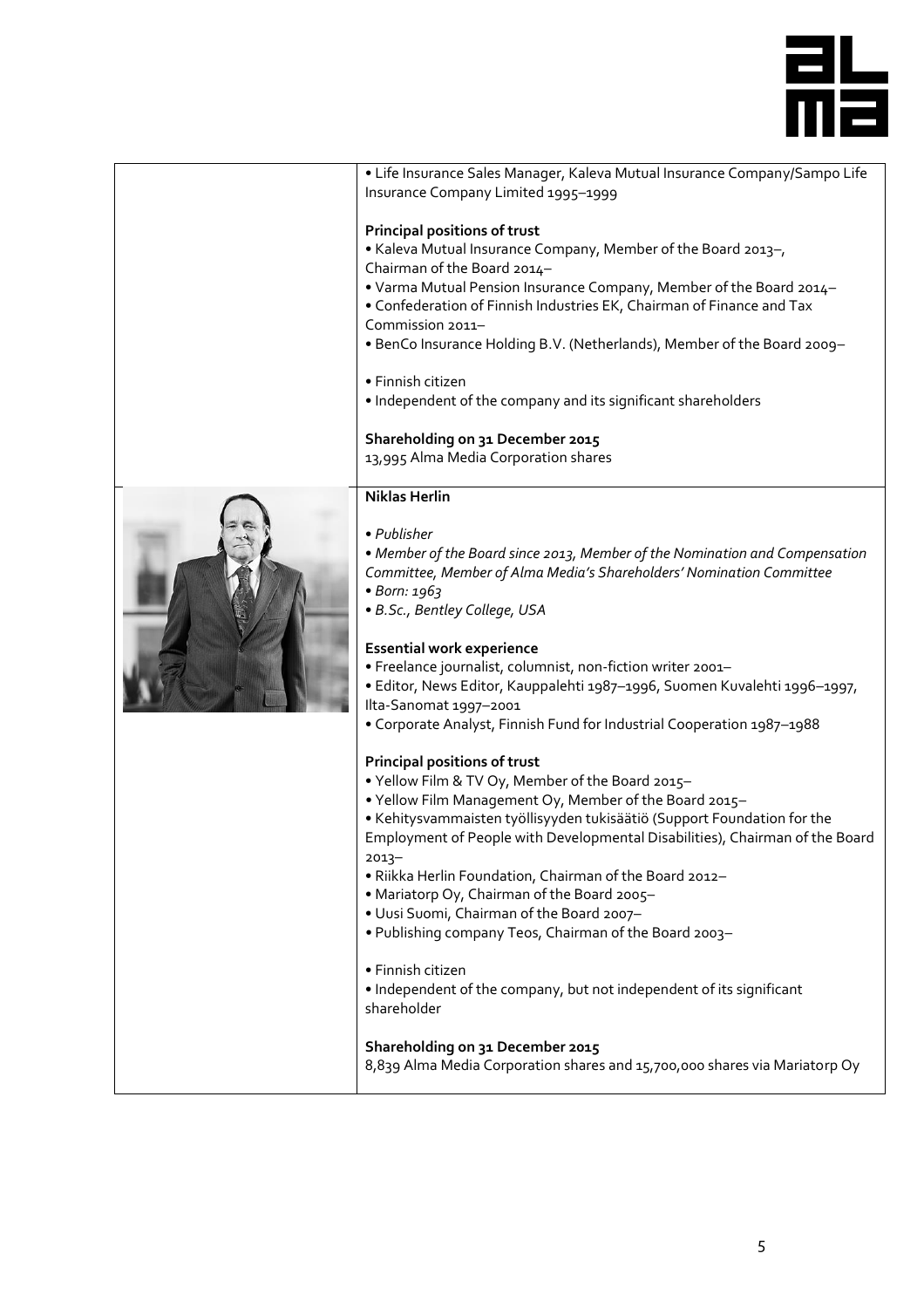



#### **Esa Lager**

• *Member of the Board since 2014, Chairman of the Audit Committee, Member of the Nomination and Compensation Committee*

- *Born: 1959*
- *LL.M., M.Sc. (Econ.)*

#### **Essential work experience**

- Deputy CEO, Outokumpu Group,
- 2011–2013
- Chief Financial Officer (CFO),
- Outokumpu Group, 2005–2013

• Director, Financing and Administration, Outokumpu Group, 2001–2004

- Director, Financing, Outokumpu Group, 1995–2000
- Vice President, Outokumpu Group, 1991–1994
- Various expert and managerial positions
- (Head Office foreign operations and the

London branch), Kansallis-Osake-Pankki, 1984–1990

#### **Principal positions of trust**

• SATO Oyj, Chairman of the Board 2015–, Deputy Chairman of the Board 2014– 2015

• Suomen Teollisuussijoitus Oy, Chairman of the Board 2015–, Member of the Board 2014–

- Terrafame Oy, Member of the Board 2014–
- Fennovoima Oy, Member of the Board 2014–
- Olvi Oy, Deputy Chairman of the Board, Member of the Board 2002–

• Ilkka-Yhtymä Oyj, Vice Chairman of the Board 2014–, Member of the Board 2011–

• Finnish citizen

• Independent of the company, but not independent of its significant shareholder

**Shareholding on 31 December 2015**

8,327 Alma Media Corporation shares



#### **Perttu Rinta**

- *Managing Director, Suur-Savon Sähkö Oy*
- *Commercial Counsellor*
- *Member of the Board since 2013, Member of the Audit Committee*
- *Born: 1954*
- *M.Sc. (Econ.), Umeå University*

#### **Essential work experience**

- Managing Director, Kymppivoima Oy, 2002–2007
- Director, K-Rautaketju and Corporate Services, Rautakesko Oy, Baltic operations, 2000–2002
- Managing Director, Kauppiasliitto ry 1998–2000
- Director, Kesko Corporation, Local stores, 1996–1997
- Department and support manager, Vaasa Province Aluekesko, 1989–1996
- Several managerial positions, Hankkija, 1979–1989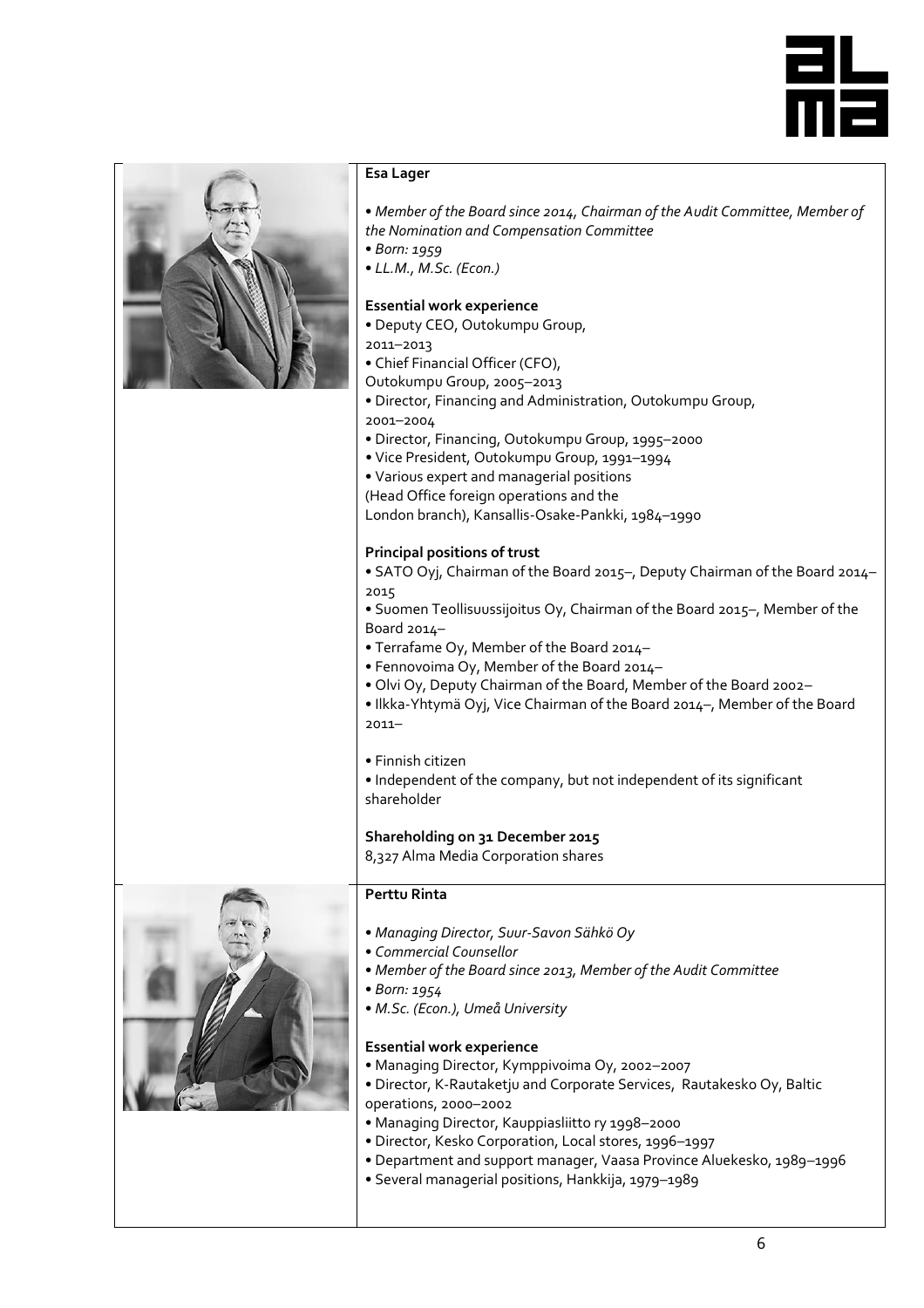

|  | Principal positions of trust                                                                                                                                                                                                                                                                                                                                                                     |
|--|--------------------------------------------------------------------------------------------------------------------------------------------------------------------------------------------------------------------------------------------------------------------------------------------------------------------------------------------------------------------------------------------------|
|  | . Järvi-Suomen Voima Oy, Chairman of the Board 2015-                                                                                                                                                                                                                                                                                                                                             |
|  | . Vapo Oy, Vice Chairman of the Board 2009-, Member of Compensation                                                                                                                                                                                                                                                                                                                              |
|  | Committee 2010, 2015-, Chairman of Audit Committee 2009, 2011-2014,                                                                                                                                                                                                                                                                                                                              |
|  | Member of Audit Committee 2014-2015                                                                                                                                                                                                                                                                                                                                                              |
|  | . Kymppivoima Oy, Member of the Board 2007-, Chairman of the Board 2011-                                                                                                                                                                                                                                                                                                                         |
|  | 2013<br>• Kymppivoima Hankinta Oy, Member of the Board 2007-, Chairman of the<br>Board 2011-2013<br>• Kymppivoima Hydro Oy, Deputy Chairman of the Board 2007-<br>· Blåfall AS, Member of the Board 2012-<br>• Ilkka-Yhtymä Oyj, Member of Supervisory Board 1999-, Deputy Chairman of<br>Supervisory Board 2009-, Member of Nomination and Compensation<br>Committee 2009-<br>• Finnish citizen |
|  | . Independent of the company, but not independent of its significant<br>shareholder                                                                                                                                                                                                                                                                                                              |
|  | Shareholding on 31 December 2015<br>8,839 Alma Media Corporation shares                                                                                                                                                                                                                                                                                                                          |
|  | Erkki Solja                                                                                                                                                                                                                                                                                                                                                                                      |
|  | • CEO, Kiilto Family Oy<br>• Member of the Board since 2008, Member of the Nomination and Compensation<br>Committee<br>• Born: 1954<br>• M.Sc. (Econ.)                                                                                                                                                                                                                                           |
|  | <b>Essential work experience</b>                                                                                                                                                                                                                                                                                                                                                                 |
|  | · Kiilto Family Oy, CEO 2008-                                                                                                                                                                                                                                                                                                                                                                    |
|  | • Kiilto Oy, CEO 1994-2007                                                                                                                                                                                                                                                                                                                                                                       |
|  | · Joined Kiilto Oy in 1983                                                                                                                                                                                                                                                                                                                                                                       |
|  |                                                                                                                                                                                                                                                                                                                                                                                                  |
|  | <b>Principal positions of trust</b>                                                                                                                                                                                                                                                                                                                                                              |
|  | . Chemical Industry Federation of Finland, Member of the Board 2001-                                                                                                                                                                                                                                                                                                                             |
|  | • C.V. Åkerlund Foundation, Chairman of the Board 1997–                                                                                                                                                                                                                                                                                                                                          |
|  | . Honorary Consul, Republic of Austria 1997-                                                                                                                                                                                                                                                                                                                                                     |
|  |                                                                                                                                                                                                                                                                                                                                                                                                  |
|  | · Finnish citizen<br>. Independent of the company and its significant shareholders                                                                                                                                                                                                                                                                                                               |
|  |                                                                                                                                                                                                                                                                                                                                                                                                  |
|  | Shareholding on 31 December 2015                                                                                                                                                                                                                                                                                                                                                                 |
|  | 45,896 Alma Media Corporation shares                                                                                                                                                                                                                                                                                                                                                             |
|  |                                                                                                                                                                                                                                                                                                                                                                                                  |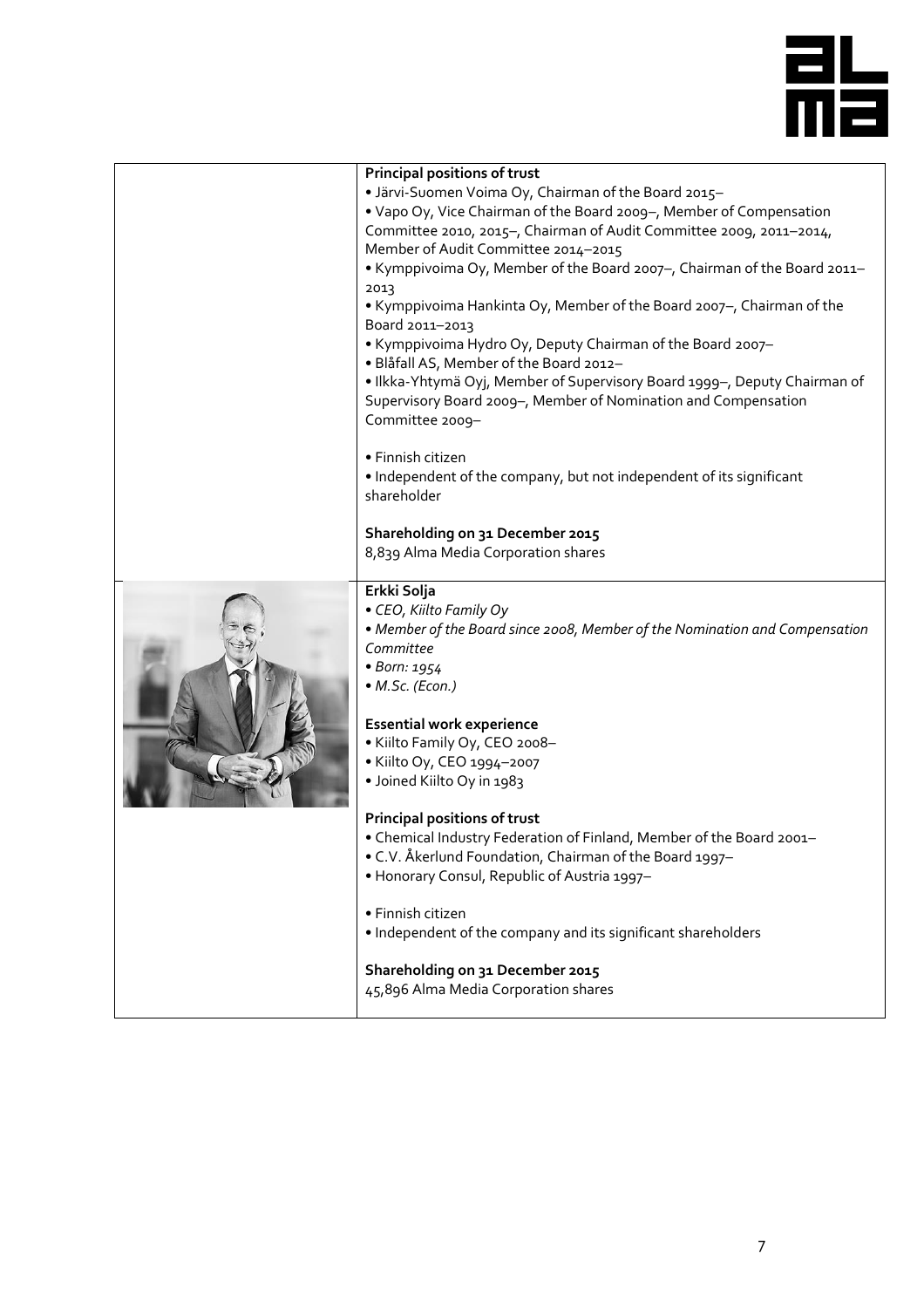



It is the duty of the members of the Board of Directors to provide the Board of Directors with sufficient information for the assessment of their competence and independence. The Board of Directors has assessed that with the exception of Esa Lager, Perttu Rinta and Niklas Herlin, the members of the Board are independent of the company and its significant shareholders. The members mentioned hereinabove are assessed to be independent of the company but not independent of its significant shareholders. Esa Lager is a member of the Board of Ilkka-Yhtymä Oyj, Perttu Rinta is the Deputy Chairman of the Supervisory Board of Ilkka-Yhtymä Oyj, and Niklas Herlin is the Chairman of the Board of Mariatorp Oy.

Alma Media Corporation's Board of Directors is elected by a General Meeting of Shareholders. The Board comprises three to nine members. The President and CEO of the company may not act as the Chairman of the Board. There is no specific order of appointment of directors.

#### <span id="page-7-0"></span>Tasks and responsibilities of the Board of Directors

The Board of Directors is responsible for the company's governance and the due organisation of its operations. The tasks and responsibilities of the Board of Directors are determined by the Finnish Limited Liability Companies Act and the Articles of Association. The detailed working of the Board of Directors is set out in the Board's Charter. Principal tasks of the Board of Directors include confirming the Group's strategy and objectives as well as deciding on significant investments and acquisitions. The Board of Directors monitors the Group's performance through monthly reports and other information provided by the Group's management.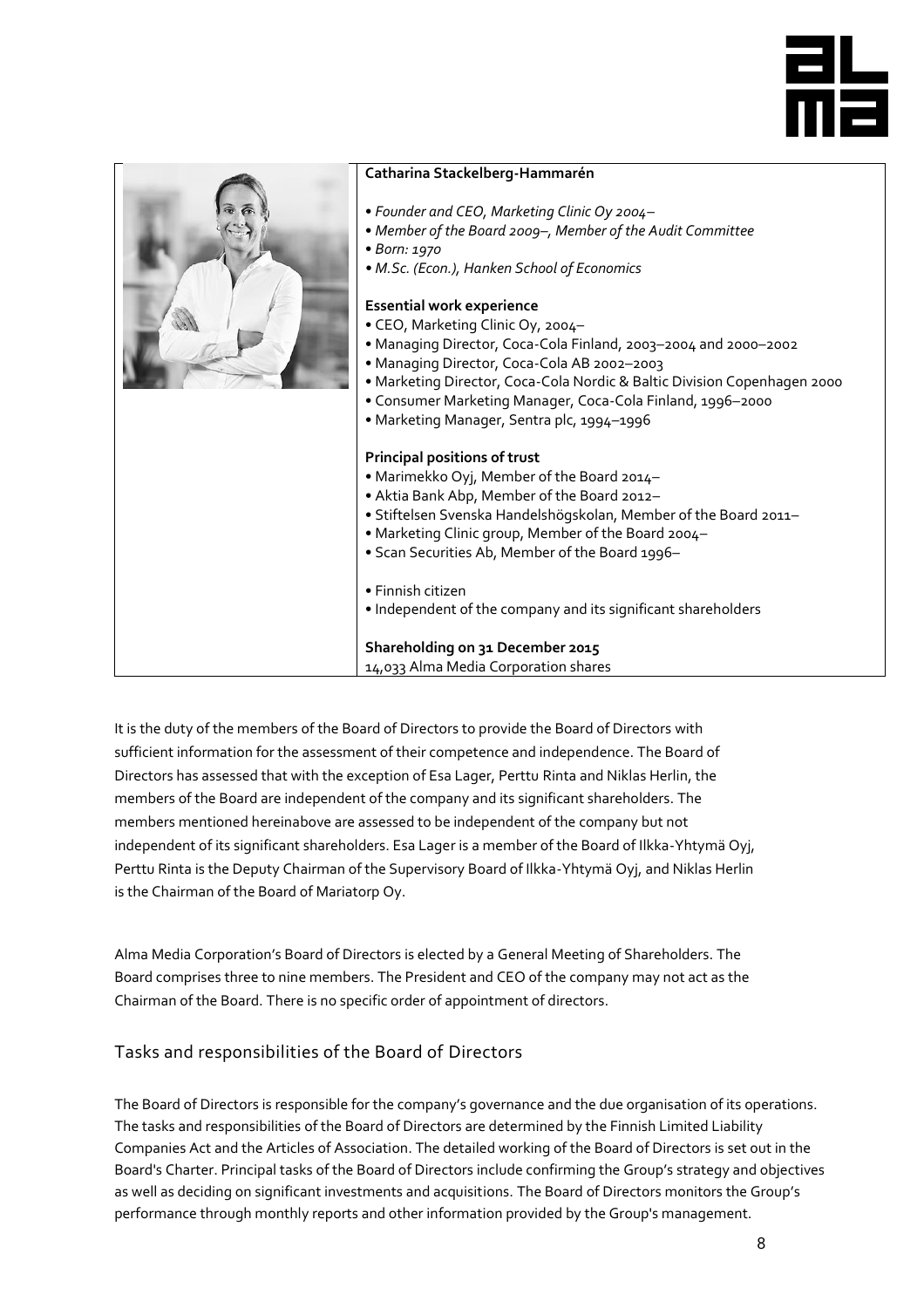

The duties of the Board of Directors include:

- confirming the Group's strategy and objectives, monitoring their implementation, and, if required, initiating corrective action
- considering and approving the interim reports and the annual accounts
- approving strategically significant corporate and real estate acquisitions and disposals as well as investments according to separate investment instructions
- deciding on the Group's capital financing programmes and operations according to a separate treasury policy
- approving the dividend policy and submitting a dividend proposal to the Annual General Meeting
- annually reviewing the main risks associated with the company's operations and the management of these risks; if necessary, giving the President and CEO instructions on how to deal with them, and, if required, initiating corrective action
- appointing and, if required, dismissing the President and CEO
- deciding on the Nomination and Compensation Committee's proposal for the terms of employment of the President and CEO and the other members of the Group Executive Team
- confirming the company's organisation based on the CEO's proposal
- confirming the terms of employment of the CEO's direct subordinates based on the CEO's proposal
- confirming, based on the CEO's proposal, the appointment and dismissal of the editors-in-chief of Aamulehti, Iltalehti and Kauppalehti, as well as of Lapin Kansa, Pohjolan Sanomat and Satakunnan Kansa
- holding a meeting with the company's auditors at least once a year
- deciding on matters that are exceptional and have wide-ranging consequences
- considering other matters that the Chairman of the Board and President and CEO have agreed to be included in the agenda for the Board's meeting. Other Board members are also entitled to put a matter before the Board by notifying the chairman of such a matter.
- representing the company and entitling individuals to represent the company, as well as deciding on procurations
- approving the principles underlying the donation of sums to good causes.

The Board convenes approximately 12 times a year according to a previously confirmed timetable and, in addition, whenever necessary. Most meetings are connected with the publication of the company's financial statements and interim reports. In addition to these meetings, the Board also holds one or two Strategy Meetings at which it considers the Group's future scenarios and confirms the company's strategy for each strategy period.

In 2015, the Board met 20 times. The attendance of each member is shown in the table below.

| <b>Name</b>                    | Role            | Attendance in the Board meetings |
|--------------------------------|-----------------|----------------------------------|
| Harri Suutari                  | Chairman        | 20/20                            |
| Petri Niemisvirta              | Deputy Chairman | 20/20                            |
| <b>Niklas Herlin</b>           | Member          | 20/20                            |
| <b>Esa Lager</b>               | Member          | 20/20                            |
| Perttu Rinta                   | Member          | 20/20                            |
| Erkki Solja                    | Member          | 19/20                            |
| Catharina Stackelberg-Hammarén | Member          | 19/20                            |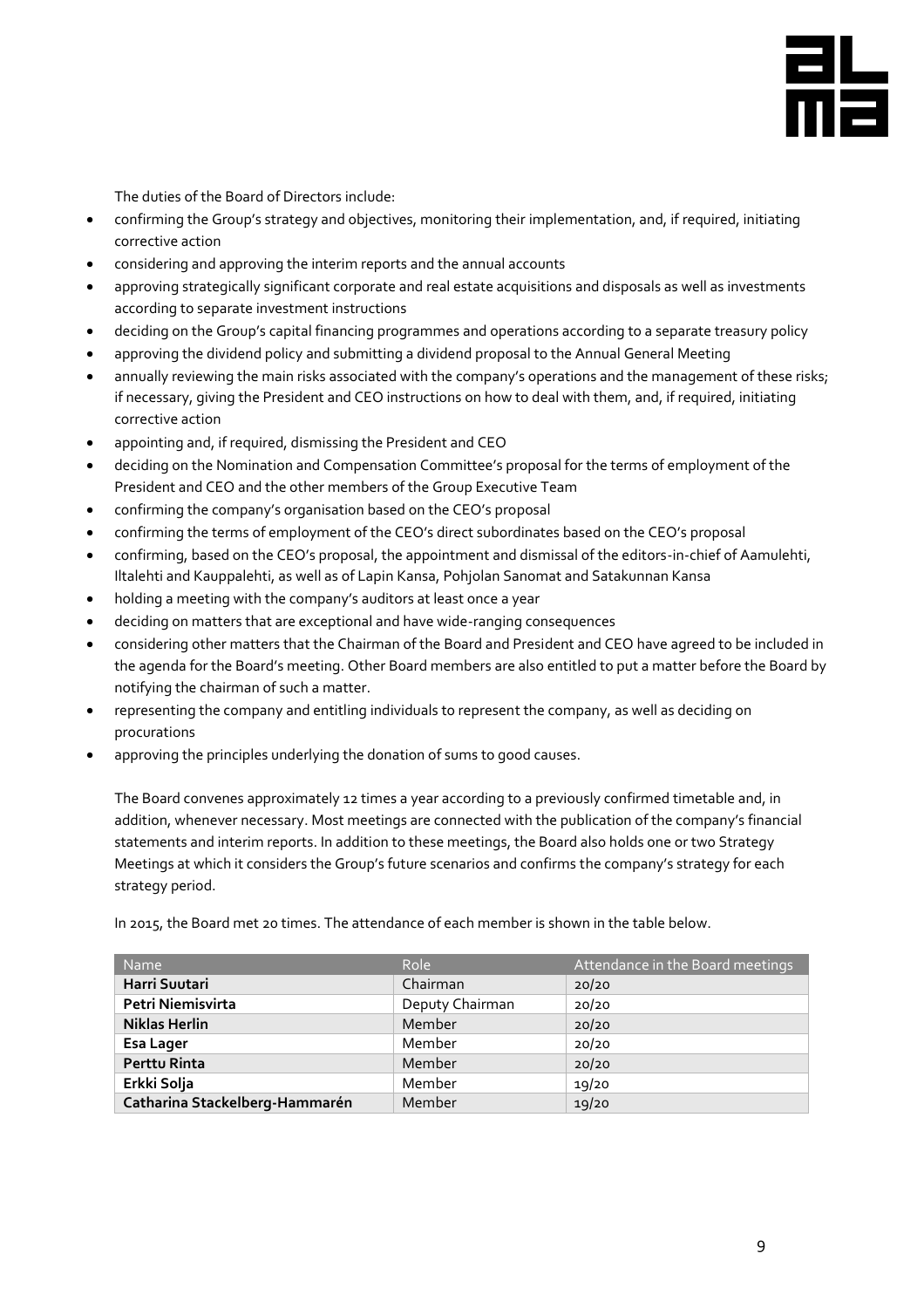

#### <span id="page-9-0"></span>Assessment of the Board's performance

In 2015, the Board of Directors evaluated its performance and working methods through self-assessment.

#### <span id="page-9-1"></span>Permanent committees

The Board of Directors has established two permanent committees: the Audit Committee and the Nomination and Compensation Committee. At its constitutive meeting after the Annual General Meeting, the Board of Directors elects the members of these committees from among the Board members.

The Board of Directors confirms a written Charter for the committees. The committees report to the Board of Directors.

#### <span id="page-9-2"></span>Audit Committee

At its constitutive meeting after the Annual General Meeting, the Board of Directors elects a minimum of three members to the Audit Committee from among the Board members, who then elect a Chairman for the Committee. The Audit Committee meets at least four times a year. As of 17 March 2015, the members of the Audit Committee are Esa Lager, Perttu Rinta and Catharina Stackelberg-Hammarén. Esa Lager is Chairman of the Audit Committee. The Audit Committee's meetings are attended by the company's Auditor, the Group's Chief Financial Officer and General Counsel. Matters to the Committee are presented by the CFO.

The Board of Directors has appointed the Audit Committee to monitor the company's internal control systems. The work of the Audit Committee includes tasks such as evaluating compliance with legislation and regulations; monitoring the auditing process; monitoring and supervising the preparation of the financial statements and other financial reports; monitoring significant financial, financing and tax risks; and monitoring the company's fiscal position.

The Audit Committee convened six times in 2015. The attendance of each member is shown in the table below.

| <b>Name</b>                    | Role     | Attendance in the Committe<br>meetings |
|--------------------------------|----------|----------------------------------------|
| Esa Lager                      | Chairman | 6/6                                    |
| Perttu Rinta                   | Member   | 6/6                                    |
| Catharina Stackelberg-Hammarén | Member   | 6/6                                    |

#### <span id="page-9-3"></span>Nomination and Compensation Committee

At its constitutive meeting after the Annual General Meeting, the Board of Directors elects the members to the Nomination and Compensation Committee from among the Board members. The Nomination and Compensation Committee comprises four members, who elect a Chairman for the Committee. On 17 March 2015, Niklas Herlin, Esa Lager, Petri Niemisvirta and Erkki Solja were elected members of the Nomination and Compensation Committee. Petri Niemisvirta was elected Chairman of the Committee.

The principal task of the Nomination and Compensation Committee is to prepare matters for the Board concerning appointments, compensation, incentive systems, the self-evaluation of the Board and the development of good governance. The Annual General Meeting 2015 resolved to establish a Shareholders'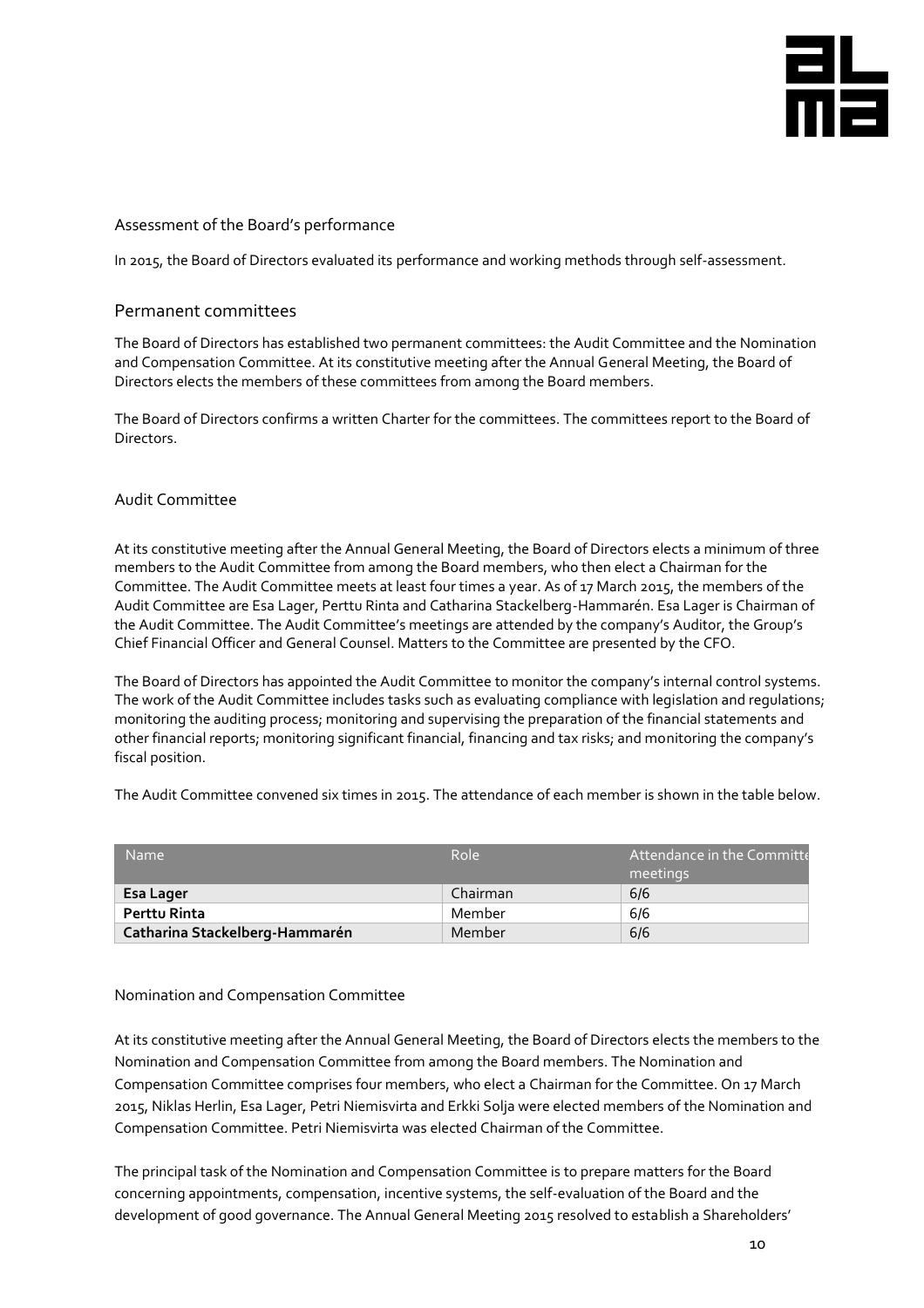

Nomination Committee. Until that time, the Nomination and Compensation Committee was also tasked with preparing the election of the Board of Directors for the Annual General Meeting, and, after hearing the principal shareholders of the company, to submit to the Annual General Meeting proposals on the number of the members of the Board, the individuals to be elected as members of the Board and the compensation of the Chairman, Deputy Chairman and members of the Board.

In the Nomination and Compensation Committee, the matters concerning compensation are presented by the President and CEO.

The Nomination and Compensation Committee convened four times in 2015 to consider matters according to its charter. The attendance of each member is shown in the table below.

| <b>Name</b>          | Role     | Attendance in the<br>Committee meetings |
|----------------------|----------|-----------------------------------------|
| Petri Niemisvirta    | Chairman | 4/4                                     |
| <b>Niklas Herlin</b> | Member   | 4/4                                     |
| <b>Esa Lager</b>     | Member   | 4/4                                     |
| Erkki Solja          | Member   | 3/4                                     |

### <span id="page-10-0"></span>The Shareholders' Nomination Committee

In accordance with the proposal of the Board of Directors, the Annual General Meeting held on 17 March 2015 resolved to establish a Shareholders' Nomination Committee. The Nomination Committee's duties include preparing proposals related to the election and remuneration of the member of the Board of Directors to the Annual General Meeting.

The Shareholders' Nomination Committee consists of four members appointed by Alma Media's four largest shareholders, and the members elect a chairman from among their number. The four shareholders who are registered in the shareholder register maintained by Euroclear Finland Ltd on 30 September in the year preceding the AGM and whose share of the votes produced by all shares in the company is the greatest according to this shareholder register will have the right to nominate members to represent shareholders in the Shareholders' Nomination Committee.

The following have been appointed as members in 2015: Timo Aukia, Chairman of the Board of Directors, Ilkka Group; Niklas Herlin, Chairman of the Board of Directors, Mariatorp Oy; Carita Antell, Member of the Board of Directors, Kaleva Oy; and Timo Sallinen, Head of Listed Securities, Varma Mutual Pension Insurance Company. Timo Aukia was elected Chairman of the Shareholders' Nomination Committee. In addition, the Chairman of the Board of Directors of Alma Media Corporation, Harri Suutari, acts as an expert member in the Nomination Committee.

The members of the Shareholders' Nomination Committee are not entitled to remuneration for their membership in the Committee, but their travel expenses are compensated in accordance with the company's travel regulations.

The Shareholders' Nomination Committee convened twice in 2015 and once in January 2016.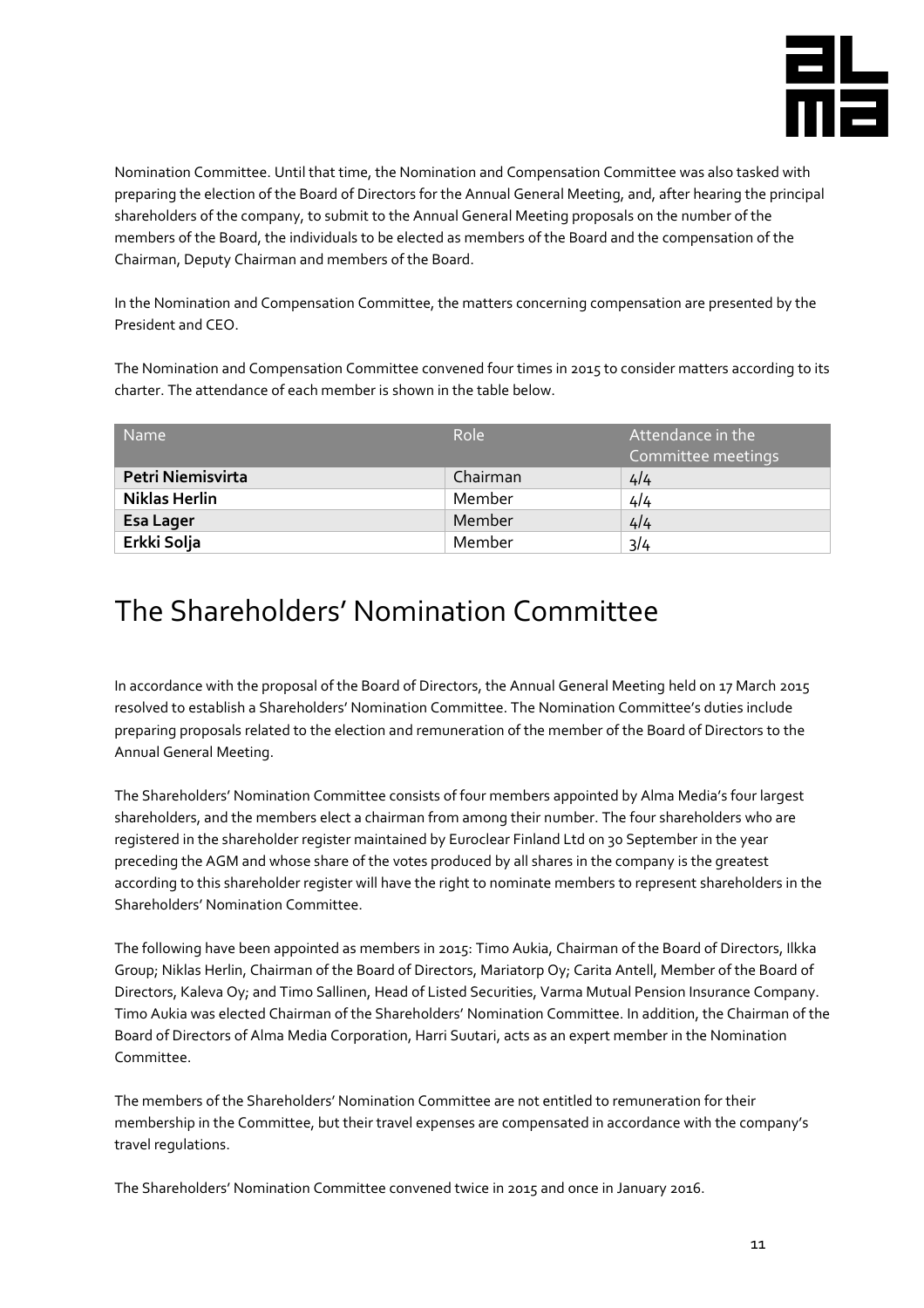

The members attended all of the meetings. The Shareholders' Nomination Committee issued a proposal on 21 January 2016 to the Annual General Meeting held on 17 March 2016.

### <span id="page-11-0"></span>President & CEO and Group Executive Team of Alma Media Corporation

The President and CEO of Alma Media Corporation is Mr Kai Telanne, MSc (Econ), born 1964.

The President and CEO is responsible for the day-to-day management of the company in accordance with the guidelines and instructions of the Board of Directors. The President and CEO is responsible for the company's accounts conforming to legislation and its assets being reliably managed. The President and CEO must supply all the information necessary for the appropriate working of the Board of Directors to the Board or any of its members.

The President and CEO may undertake matters that are exceptional or have wide-ranging consequences with regard to the scope and nature of the company's business only through authorisation by the Board of Directors or in circumstances in which it is not possible to wait for the Board's decision without causing essential damage to the company's operation. In the latter case, the Board must be notified of the action taken as soon as possible.

The President and CEO, Mr Telanne, is supported by a Group Executive Team, in 2015 comprising Kari Kivelä (Senior Vice President, Publisher of IL-Media), Juha-Petri Loimovuori (Senior Vice President, Financial Media and Business Services), Raimo Mäkilä (Senior Vice President, Marketplaces), Kari Juutilainen (Senior Vice President, Regional Media), Juha Nuutinen (CFO), Mikko Korttila (General Counsel), Minna Nissinen (Senior Vice President, Alma Diverso, until 25 June 2015) and Virpi Juvonen (Vice President, Human Resources). The secretary of the Group Executive Team is Rauno Heinonen (Senior Vice President, Corporate Communications and Investor Relations).

The Group Executive Team prepares the monthly reports, investments, Group guidelines and policies, the strategy and other long-term plans, action plans covering the following 12 months and the financial statements for confirmation by the Board of Directors. The Group Executive Team met 21 times in 2015.

The CV information on Alma Media's Group Executive Team is available in full on the company website at http://www.almamedia.fi/en/investors/governance/ceo-and-group-management.

# <span id="page-11-1"></span>Insider Management

Alma Media's Board of Directors has approved Alma Media Group's Guidelines for Insiders. The Guidelines complement the current rules and regulations on the management and handling of insider information as provided in Chapter 51 of the Finnish Criminal Code, the regulations of Chapter 5 of the old Securities Markets Act (495/1989) with regard to the maintenance of the public insider register and the insiders' duty to declare and the regulations of Chapters 12–13 of the new Securities Markets Act (746/2012) with regard to other matters, the Financial Supervision Authority's standard 5.3 and the Insider Guidelines issued by NASDAQ Helsinki Ltd ('Helsinki Stock Exchange').

The company's public (statutory) insiders are the members of the Board of Directors, the President and CEO and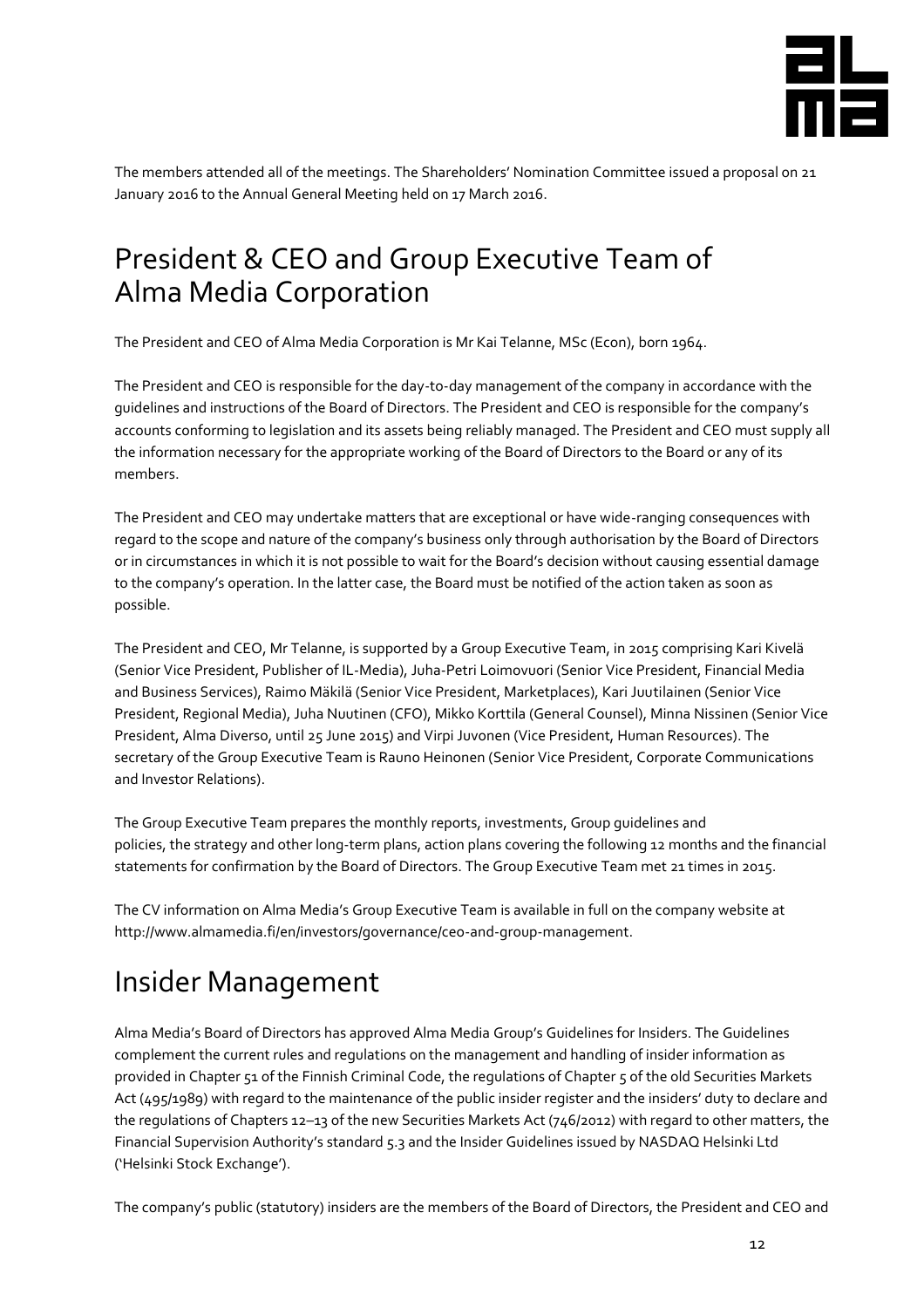

the auditor nominated as the principal auditor. In addition, the company has decided that the members of the Group Executive Team are considered insiders. The company's internal, non-public and company-specific permanent insiders include certain individuals who by virtue of their position or responsibilities have regular access to insider information. The company also maintains a non-public register of temporary insiders for specific projects as defined under the Finnish insider regulations. Information on the company's public insiders, together with up-to-date information on their holdings and changes in these holdings, are available on Alma Media's website. The information contained in Alma Media's insider register is also available for inspection at the service desk of Euroclear Finland Oy, Urho Kekkosen katu 5 C, 8th floor, Helsinki, Finland.

By providing instructions and information, Alma Media ensures that its public and non-public insiders are fully aware of their position and its importance. Alma Media insiders are not permitted to trade in the company's securities for 21 days prior to the publication of the interim report or annual financial statements release.

The company's General Counsel is responsible for insider management of the Alma Media Group.

### <span id="page-12-0"></span>Internal control and risk management systems in financial reporting

The internal control and risk management systems inherent in Alma Media's financial reporting process aim at ensuring a reasonable certainty of the reliability of the company's financial statements and financial reporting, as well as compliance with legislation and other regulations and generally accepted accounting principles.

<span id="page-12-1"></span>

### Alma Media's internal control and risk management organisation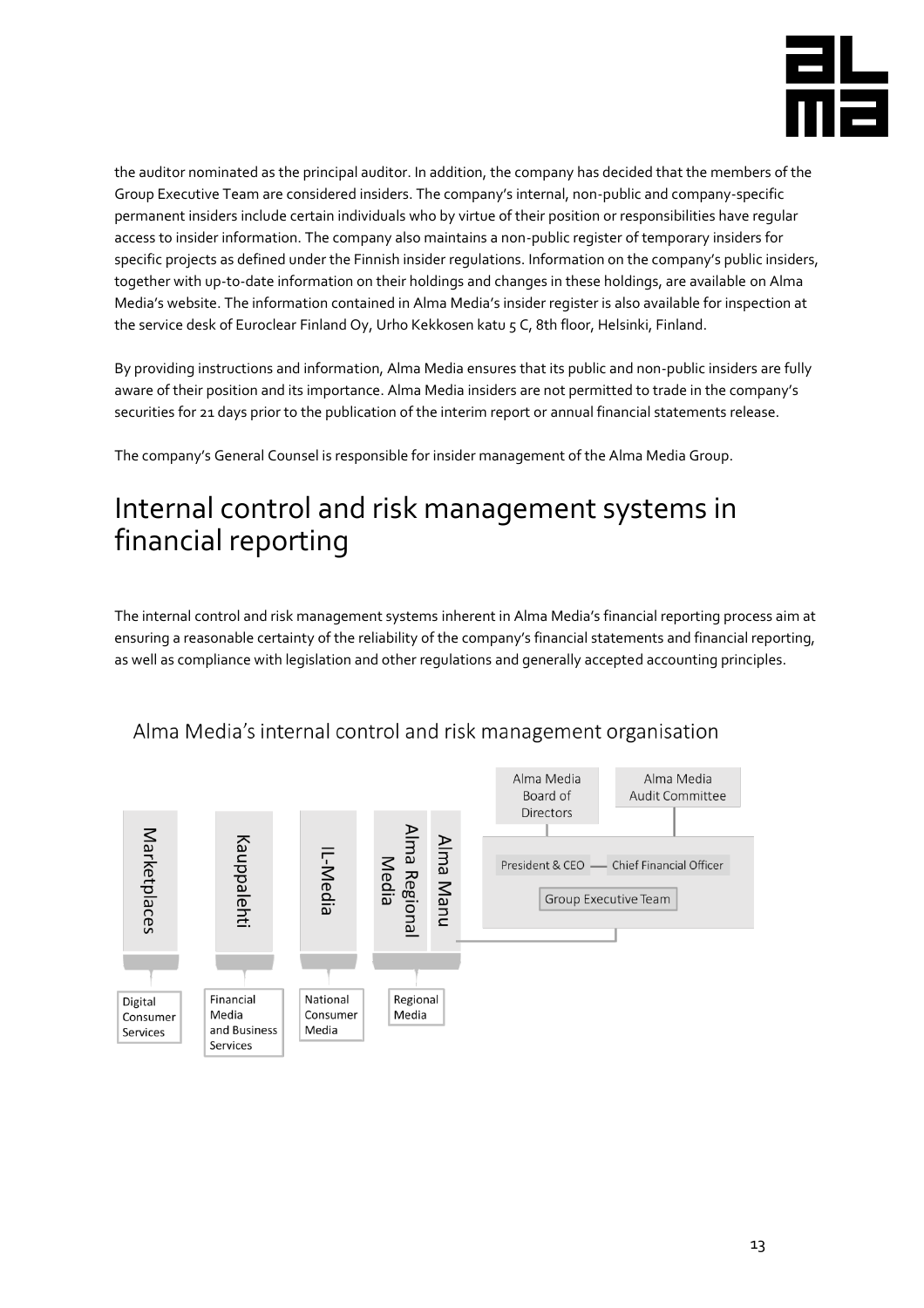

#### Internal control

Internal control is an essential part of the company's governance and management systems, covering all of the Group's functions and organisational levels. The purpose of internal control is to provide sufficient certainty on, for example, that the company will be able to execute its strategy. Internal control is not a separate process, instead, it is part of the company's operations, covering all Group-wide operational principles, guidelines and systems.

#### <span id="page-13-0"></span>Financial reporting

The Board of Directors and the President and CEO carry the overall responsibility for organising the internal control and risk management systems for financial reporting. The President and CEO, members of the Group Executive Team and the heads of the business units are responsible for ensuring that the accounting and administration of the areas within their spheres of responsibility comply with legislation, the Group's operating principles and the guidelines and instructions issued by Alma Media Corporation's Board of Directors.

In Alma Media Group, the control over business unit administration and accounting is centralised in the Group financial department. The Group financial department, working under the Group CFO, is the centralised source of financial statement data required by external accounting, as well as the analyses and result reports to Group and business unit management teams for following the profitability of business operations. Group internal control practices aim to ensure the correctness of financial reporting within the Group. Business operations and capital management are monitored with the help of the reporting measures outlined hereinabove. The reporting practices also assist in following the implementation of business unit action plans. The accounting functions of Group companies and business areas follow and give guidance regarding internal control measures and practices based on the Group's operating principles and guidelines.

Alma Media Group follows the International Financial Reporting Standards (IFRS) approved for use within the European Union. Guidelines for financial reporting and accounting principles are collected in an accounting manual being updated as standards change, as well as the financial department guidelines that are applied in all Group companies. Group accounting is responsible for the following and observance of the financial reporting standards, maintaining financial reporting principles and communicating them to the business units.

#### <span id="page-13-1"></span>Risk management

Risk management is a part of Alma Media's financial reporting process and one of the most significant measures of internal control. At Alma Media Group, the task of risk management is to continuously evaluate and monitor all business opportunities, threats and risks to ensure the achievement of objectives and business continuity.

The Board of Directors carries the primary responsibility for Alma Media's risk management. The Board of Directors considers the most significant identified risks and is in charge of defining the Group's risk appetite and risk tolerance. The Audit Committee prepares for the Board of Directors the risk management principles of the Group and monitors the efficiency of the risk management systems. The Audit Committee also discusses the management reports on significant risks and the company's exposure to them as well as considers the plans to minimise risks.

The CEO, the Group Executive Team and other managers in the Group at all organisational levels are responsible for daily risk management. In each business unit, a member of the unit's executive group, usually the person in charge of the finances of the unit, is responsible for risk management and reporting on risk management operations.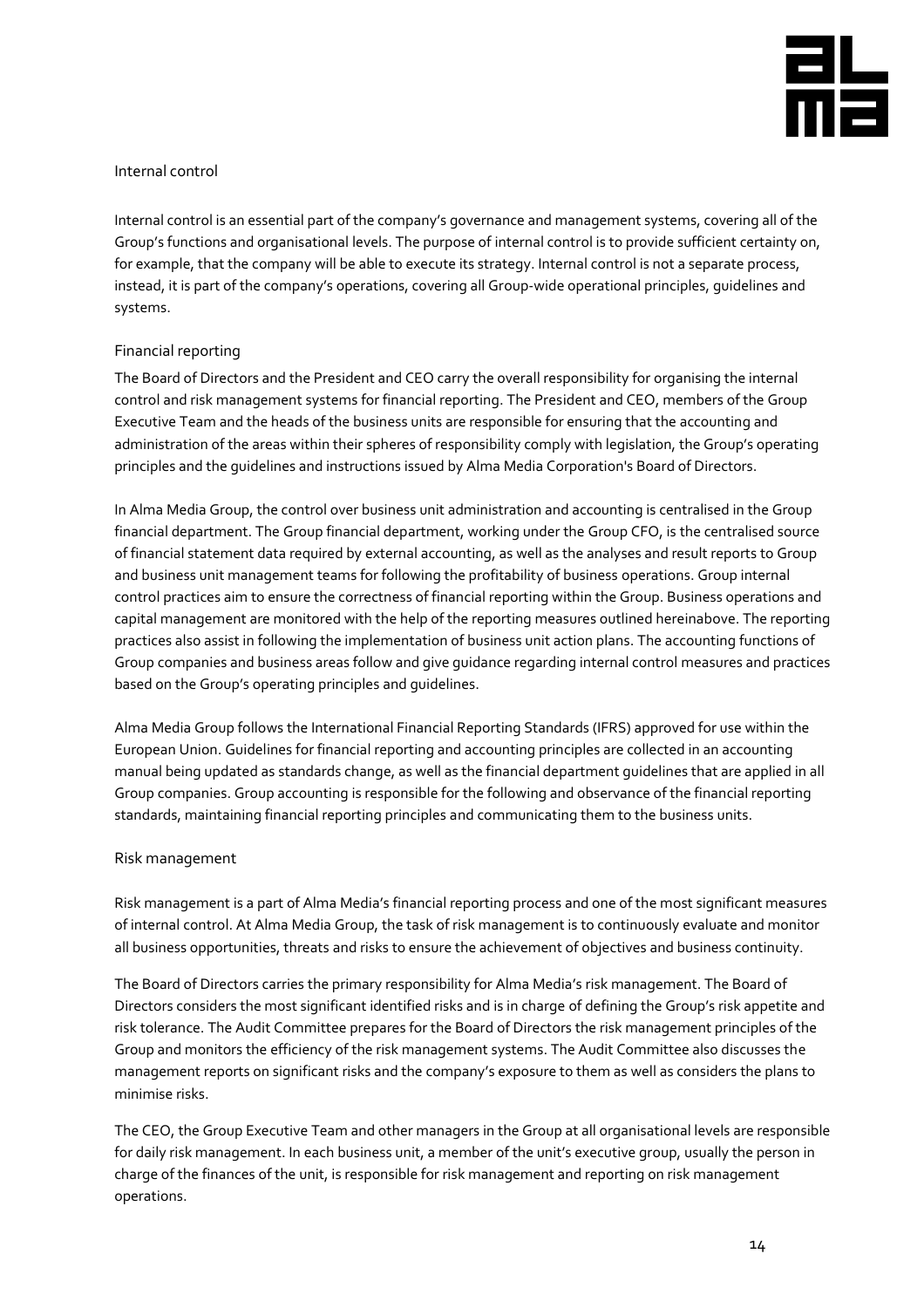

The risk management process identifies the risks, develops appropriate risk management methods and regularly reports on risk issues to the risk management organisation and the Board of Directors. Risk management is part of Alma Media's internal control and, thus, part of good corporate governance. Alma Media sets limits to and procedures for quantitative as well as qualitative risks in writing in its risk management system.

Alma Media classifies its business risks as strategic, operational and financing risks. The financing risks are described in more detail in the notes to the consolidated financial statements.

The most important strategic risks for Alma Media are a significant drop in the number of readers of printed papers, a decrease in advertising sales and a significant rise in distribution costs. Fluctuating economic cycles are reflected in the development of advertising sales. Advertising sales generate approximately half of the Group revenue. There are also country-specific risks related to the development of the market and the economic growth with regard to businesses abroad, such as in the Baltic countries and other Eastern European countries.

In the long term, the media business is transforming due to changes in media usage and new technologies. Alma Media's strategic objective is to react to this challenge by renewing its business and developing new businesses in the field of online media. Disturbances of information technology and communications as well as disruption of printing are the most important operational risks.

#### <span id="page-14-0"></span>Internal audit

Given the nature and scope of its business, Alma Media Corporation does not consider it expedient to have a separate internal audit organisation. Internal audit functions have been incorporated into the responsibilities of Alma Media Corporation's business organisation and, in particular, the business functions' financial departments. Reviewing the functionality of internal controls is also taken into account in the external auditors' audit plans. Internal audits look at the functionality and efficiency of the various processes using flow tests and control tests.

### <span id="page-14-1"></span>Auditing

The General Meeting of Shareholders annually elects an auditor for the company. The auditor must be an authorised audit firm approved by the Central Chamber of Commerce in Finland. The term of office of the auditors expires at the close of the Annual General Meeting following their election. The auditor's task is to ensure that the financial statements are prepared in accordance with current regulations and that they provide correct and sufficient information on the company's result, financial position and other aspects of the business for the stakeholders. As part of their annual auditing assignment, the auditors of Alma Media audit the accounting and administration of the business units. The requirements set by the internal audit are taken into account in the audit plans.

The auditors submit their report to Alma Media Corporation's shareholders at the Annual General Meeting. Furthermore, the auditors submit an annual summary of their auditing plan and a written report on the entire Group to the Board of Directors in conjunction with the publication of each interim report and the annual financial statements. They also provide regular reports on the business units to the Group's financial management and reporting unit managements.

Alma Media Corporation's Annual General Meeting 2015 elected Authorised Public Accountants PricewaterhouseCoopers Oy as the company's auditors, with Markku Launis, Authorised Public Accountant, as the principal auditor. As a rule, PricewaterhouseCoopers is the auditor of the subsidiaries of Alma Media Group.